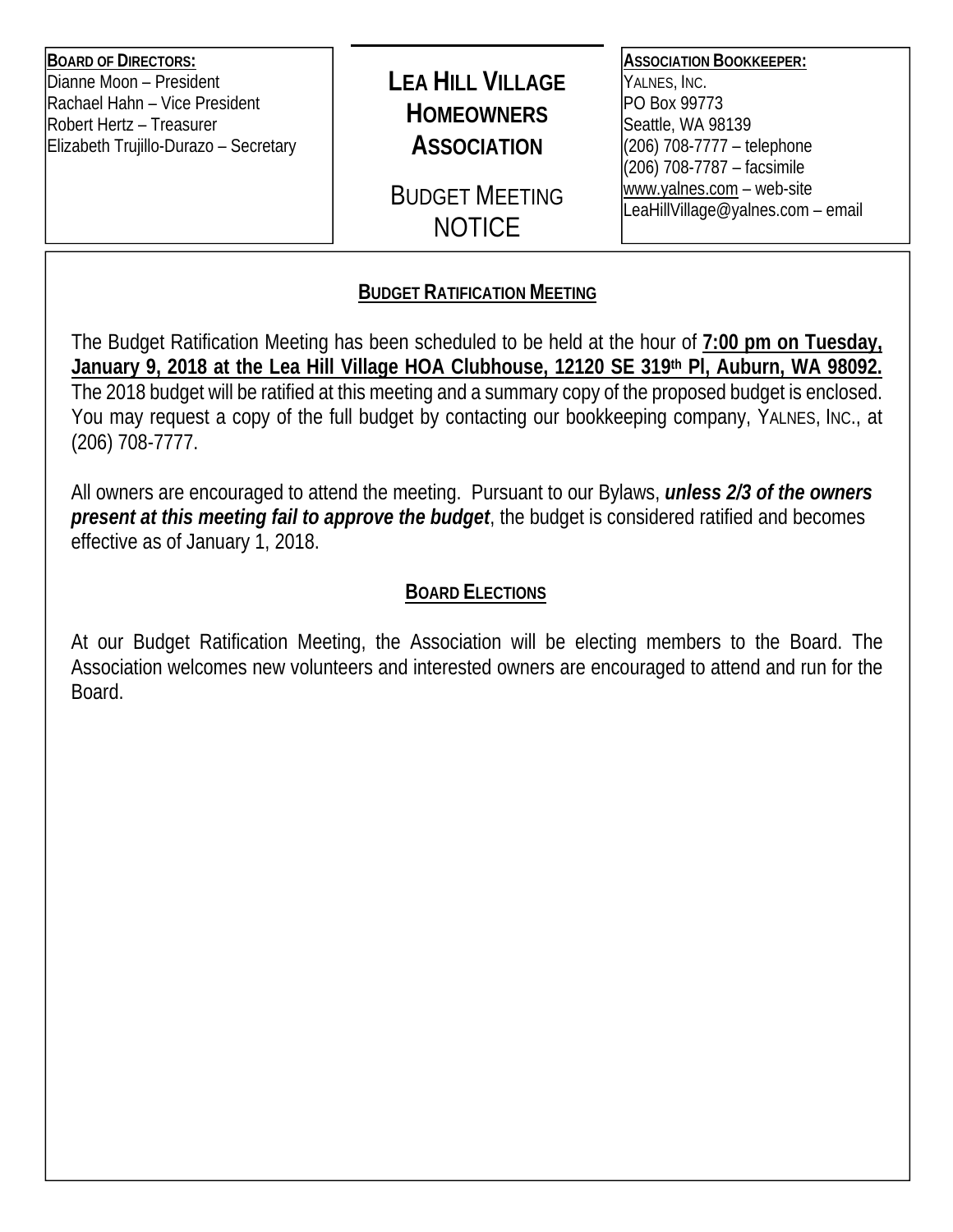#### **Lea Hill Village Homeowners Association Actual/Budget Comparison Budget Year: 2018 Monthly assessment is: \$40.00 per Lot, which represents a change of 0.00% from prior year 2018 Budget v2; Prepared October 9, 2017; Updated November 7, 2017**

|                                        |                                      | 2017        | 2017                 | 2017            | 2017            | 2018            | <b>BUDGET</b>   |
|----------------------------------------|--------------------------------------|-------------|----------------------|-----------------|-----------------|-----------------|-----------------|
|                                        |                                      | YTD (08/31) | <b>PROJECTED</b>     | <b>BUDGET</b>   | <b>VARIANCE</b> | <b>BUDGET</b>   | <b>VARIANCE</b> |
| <b>INCOME</b>                          |                                      |             |                      |                 |                 |                 |                 |
| 6310 Assessment Income                 | \$                                   | 59,520      | \$<br>89,280         | \$<br>89,280    | 100.00% \$      | 89,280          | 0.00%           |
| 6340 Late Fee Income                   | \$                                   |             | \$                   |                 | n/a             |                 |                 |
| Misc Owner Income<br>6360              | \$                                   | 70          | \$<br>70             | \$              | n/a             | \$              | n/a             |
| Owner Interest Income<br>6390          | \$                                   | 938         | \$<br>938            | \$              | $n/a$ \$        |                 | n/a             |
| 6995 Xfer to Common Reserves           | \$                                   | (25, 247)   | \$<br>(37, 871)      | \$<br>(37, 871) | 100.00%         | \$<br>(37, 871) | 0.00%           |
| <b>TOTAL INCOME</b>                    | \$                                   | 35,281      | \$<br>52,417         | \$<br>51,409    | 101.96%         | \$<br>51,409    | 0.00%           |
|                                        |                                      |             |                      |                 |                 |                 |                 |
|                                        |                                      |             |                      |                 |                 |                 |                 |
| <b>EXPENSES</b>                        |                                      |             |                      |                 |                 |                 |                 |
| <b>Professional Services</b>           |                                      |             |                      |                 |                 |                 |                 |
| 7015 Base Bookkeeping Fee              | \$                                   | 7,974       | \$<br>11,962         | \$<br>11,962    | 100.00%         | \$<br>11,962    | 0.00%           |
| 7020 Discretionary Mngmt Fees          | \$                                   | 2,107       | \$<br>3,161          | \$<br>1,438     | 219.80%         | \$<br>1,438     | $-0.01%$        |
| 7110 Accounting, Audit, & Tax Prep     | \$                                   | 2,500       | \$<br>2,500          | \$<br>2,500     | 100.00%         | \$<br>2,500     | 0.00%           |
| 7120 Legal Fees                        | \$                                   |             | \$                   | \$<br>600       | $0.00\%$        | \$<br>600       | 0.00%           |
| 7125 Collection Fees - Contract        | \$                                   | 3,696       | \$<br>3,896          | \$<br>1,800     | 216.46%         | \$<br>1,800     | 0.00%           |
| <b>Reserve Study</b><br>7130           | \$                                   |             | \$<br>820            | \$<br>500       | 164.00%         | \$<br>500       | 0.00%           |
| <b>Other Professional Fees</b><br>7190 | \$                                   |             | \$<br>$\overline{a}$ | \$              | n/a             | \$              | n/a             |
| <b>Total Professional Services</b>     | \$                                   | 16,278      | \$<br>22,339         | \$<br>18,800    | 118.82% \$      | 18,800          | 0.00%           |
|                                        |                                      |             |                      |                 |                 |                 |                 |
| <b>Administrative Expenses</b>         |                                      |             |                      |                 |                 |                 |                 |
| 7510 Office Expenses                   | \$                                   | 2,375       | \$<br>3,190          | \$<br>2,651     | 120.30%         | \$<br>2,651     | 0.00%           |
| 7520 Fees, Licenses, Permits           | \$                                   | 575         | \$<br>862            | \$<br>790       | 109.10%         | \$<br>790       | 0.00%           |
| 7525 Education                         | \$                                   |             | \$                   | \$              | n/a             | \$              | n/a             |
| 7710 Taxes - Income & Property         | \$                                   |             | \$                   | \$              | n/a             | \$              | n/a             |
| 7810 Insurance                         | \$                                   | 3,528       | \$<br>5,292          | \$<br>5,369     | 98.56%          | \$<br>5,369     | 0.00%           |
| 7890 Insurance Claim Expense           | \$                                   |             | \$                   |                 | n/a             |                 |                 |
| <b>Bad Debt Expense</b><br>7900        | \$                                   |             | \$                   | \$<br>2,400     | 0.00%           | \$<br>2,400     | 0.00%           |
| Meetings/Social Events<br>7950         | \$                                   | 1,000       | \$<br>1,000          | \$<br>1,000     | 100.00%         | \$<br>1,000     | 0.00%           |
| 7990<br>Other Miscellaneous            | \$                                   |             | \$                   | \$              | n/a             | \$              | n/a             |
| <b>Total Admin Expenses</b>            | $\overline{\boldsymbol{\mathsf{S}}}$ | 7,477       | \$<br>10,343         | \$<br>12,211    | 84.71%          | \$<br>12,211    | 0.00%           |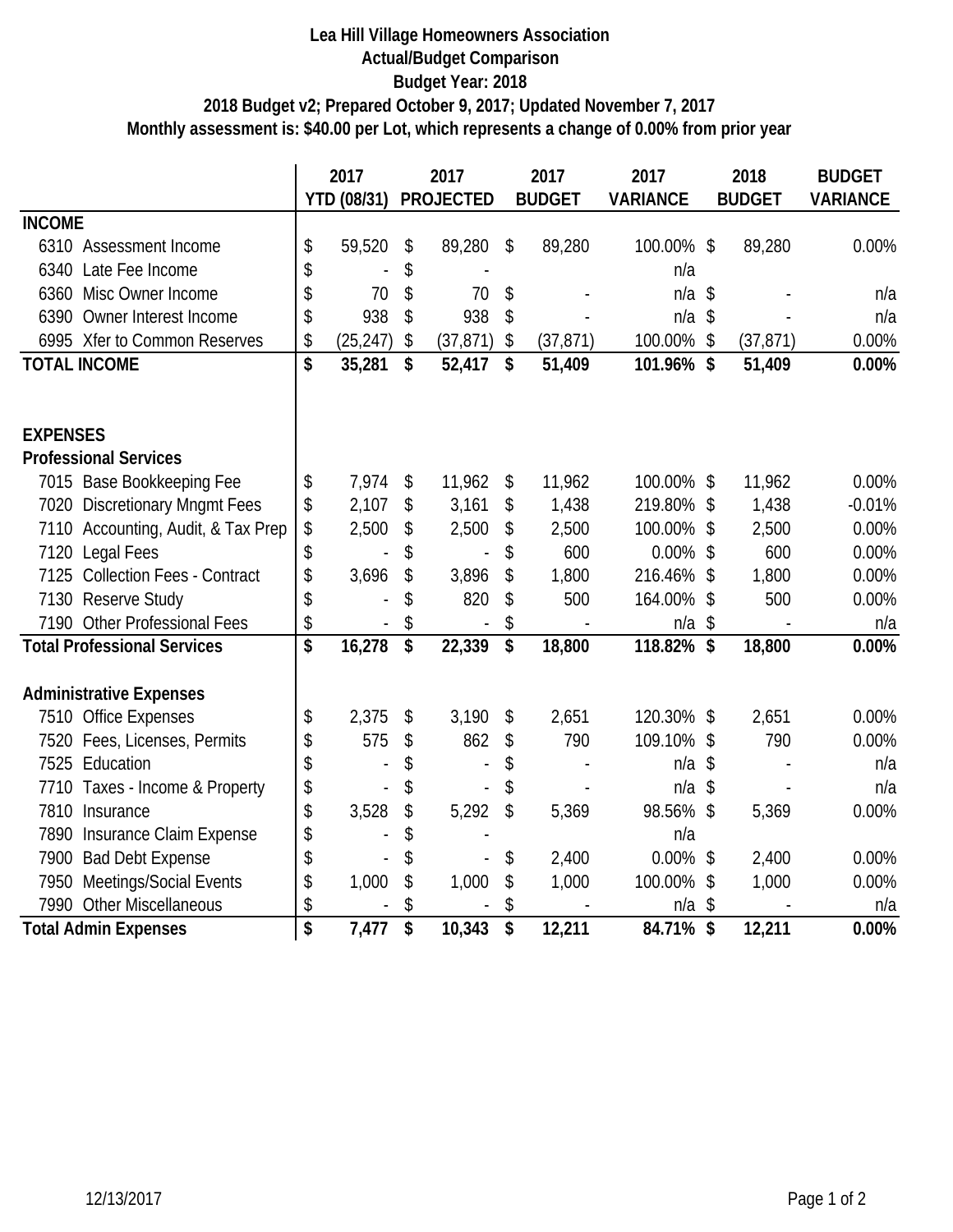#### **Lea Hill Village Homeowners Association Actual/Budget Comparison Budget Year: 2018 Monthly assessment is: \$40.00 per Lot, which represents a change of 0.00% from prior year 2018 Budget v2; Prepared October 9, 2017; Updated November 7, 2017**

|                                     | 2017 |                          | 2017 |                  | 2017 |               | 2017            | 2018 |               | <b>BUDGET</b>   |
|-------------------------------------|------|--------------------------|------|------------------|------|---------------|-----------------|------|---------------|-----------------|
|                                     |      | YTD (08/31)              |      | <b>PROJECTED</b> |      | <b>BUDGET</b> | <b>VARIANCE</b> |      | <b>BUDGET</b> | <b>VARIANCE</b> |
| <b>Utilities</b>                    |      |                          |      |                  |      |               |                 |      |               |                 |
| 8020 Electricity                    | \$   | 2,849                    | \$   | 4,274            | \$   | 4,953         | 86.29% \$       |      | 4,953         | $0.00\%$        |
| 8030<br><b>Natural Gas</b>          | \$   | 1,032                    | \$   | 1,549            | \$   | 1,116         | 138.75%\$       |      | 1,116         | 0.00%           |
| 8040<br>Telephone                   | \$   | 524                      | \$   | 785              | \$   | 786           | 99.94% \$       |      | 786           | 0.00%           |
| Water/Sewer<br>8050                 | \$   | 1,808                    | \$   | 2,712            | \$   | 2,718         | 99.77% \$       |      | 2,718         | $-0.02%$        |
| <b>Total Utilities</b>              | \$   | 6,214                    | \$   | 9,320            | \$   | 9,574         | 97.36% \$       |      | 9,573         | $-0.01\%$       |
| Maintenance                         |      |                          |      |                  |      |               |                 |      |               |                 |
| 8410 Common Area Repairs & Maint \$ |      | 8,621                    | \$   | 12,931           | \$   | 4,800         | 269.40% \$      |      | 4,800         | $0.00\%$        |
| Landscape Maint. Contract<br>8580   | \$   | 11,794                   | \$   | 17,690           | \$   | 17,690        | 100.00% \$      |      | 17,690        | 0.00%           |
| Landscape Maint - Add'l<br>8590     | \$   | $\overline{\phantom{0}}$ | \$   |                  | \$   | 500           | $0.00\%$ \$     |      | 500           | 0.00%           |
| <b>Total Maintenance</b>            | \$   | 20,414                   | \$   | 30,622           | \$   | 22,990        | 133.19% \$      |      | 22,990        | 0.00%           |
| <b>Total Operating Expenses</b>     | \$   | 50,383                   | \$   | 72,624           | \$   | 63,574        | 114.23% \$      |      | 63,574        | $0.00\%$        |
| <b>NET OPERATING CASH FLOW</b>      | \$   | (15, 102)                | \$   | (20, 207)        | \$   | (12, 166)     | 166.10%         | \$   | (12, 165)     | $-0.01%$        |